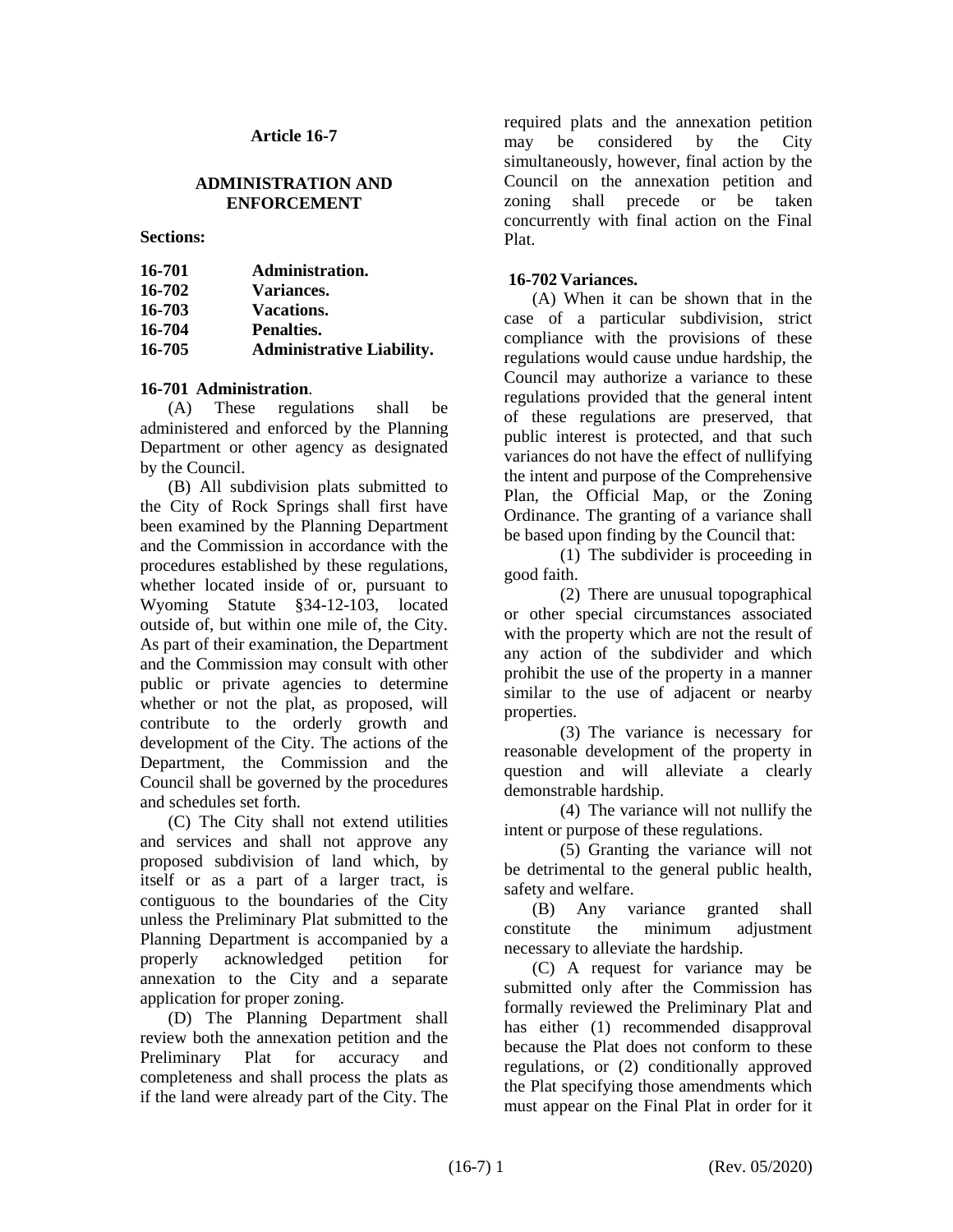to be approved. The subdivider may then seek relief from the specific provisions of these regulations with which he cannot comply.

(D) All requests for variances shall be submitted in writing to the Council and shall be referred to the Commission for comments and recommendations prior to any action taken by the Council. In granting a variance, the Council may impose such conditions as will ensure substantial compliance with the objectives and standards of these regulations. The findings and action on each variance and any conditions imposed shall be recorded in the minutes of the Council and a copy thereof provided to the Planning Department.

(E) If the subdivision variance is granted by the Council, the subdivider may incorporate the provisions of the variance into the Final Plat to be submitted to the Commission and to the Council for approval. In its review of the Final Plat, the Commission shall be bound by the decision of the Council regarding the variance and shall review and approve the Final Plat with the variance if the Plat in all other respects conforms to the Preliminary Plat and any other conditions imposed by the Commission.

# **16-703 Vacations.**

(A) Any plat may be vacated by submitting an application for vacation. The application shall be signed by all of the owners of lots within the plat and all of the holders of any interest in the easements and public dedications contained on the Plat. The Commission shall make a recommendation on the vacation to the Council, and the Council shall approve or disapprove the vacation, provided such vacating does not abridge or destroy any of the rights and privileges of other proprietors in said plat and provided, further, that nothing contained in this section shall authorize the closing or obstruction of any public highways laid out according to law.

(B) Streets and alleys platted and laid out under the provisions of these regulations or laid out under any prior law of the State

of Wyoming may be altered or vacated in the manner provided by law for the alteration or discontinuance of highways.

(C) Deleted.

(D) When any part of a plat shall be vacated, streets, alleys, and other public grounds shall be assigned to all lots or parcels adjacent to the public area being vacated in equal proportions unless waived by an adjacent property owner. When any part of a plat shall be vacated, the part vacated shall remain inside of the plat so vacated.

(E) The Sweetwater County Clerk shall write in plain, legible letters across that part of said plat so vacated, the word "vacated" and also make a reference on the same to the volume and page in which the said instrument of vacation is recorded.

(F) Land covered by a vacated plat may subsequently be subdivided in accordance with these regulations.

(G) Resubdivision.

(1) When vacating all or part of a recorded subdivision by resubdivision, the vacation shall be accomplished through the appropriate subdivision application process based on the number of lots involved. As noted in Section 16-503(F), the plat shall be marked "A RESUBDIVISION OF

" under the subdivision name and a Declaration Vacating Previous Platting shall be provided on the plat in accordance with Section 16-503(F)(26).

(2) With the recording of the resubdivision, the County Clerk shall write or cause to be written in plain legible letters across that part of said original plat so affected by the vacation "Vacated by and Subject of a Resubdivision recorded on Page \_\_\_ in the Book of Plats in the records of the Sweetwater County Clerk."

(H) Review.

(1) The City Planner and the City Engineer shall determine which of the required supporting documents shall be submitted with an application for vacation. After receipt of a complete application, the Planning Department shall submit copies to the Utility Review Committee for their review and shall request that comments be